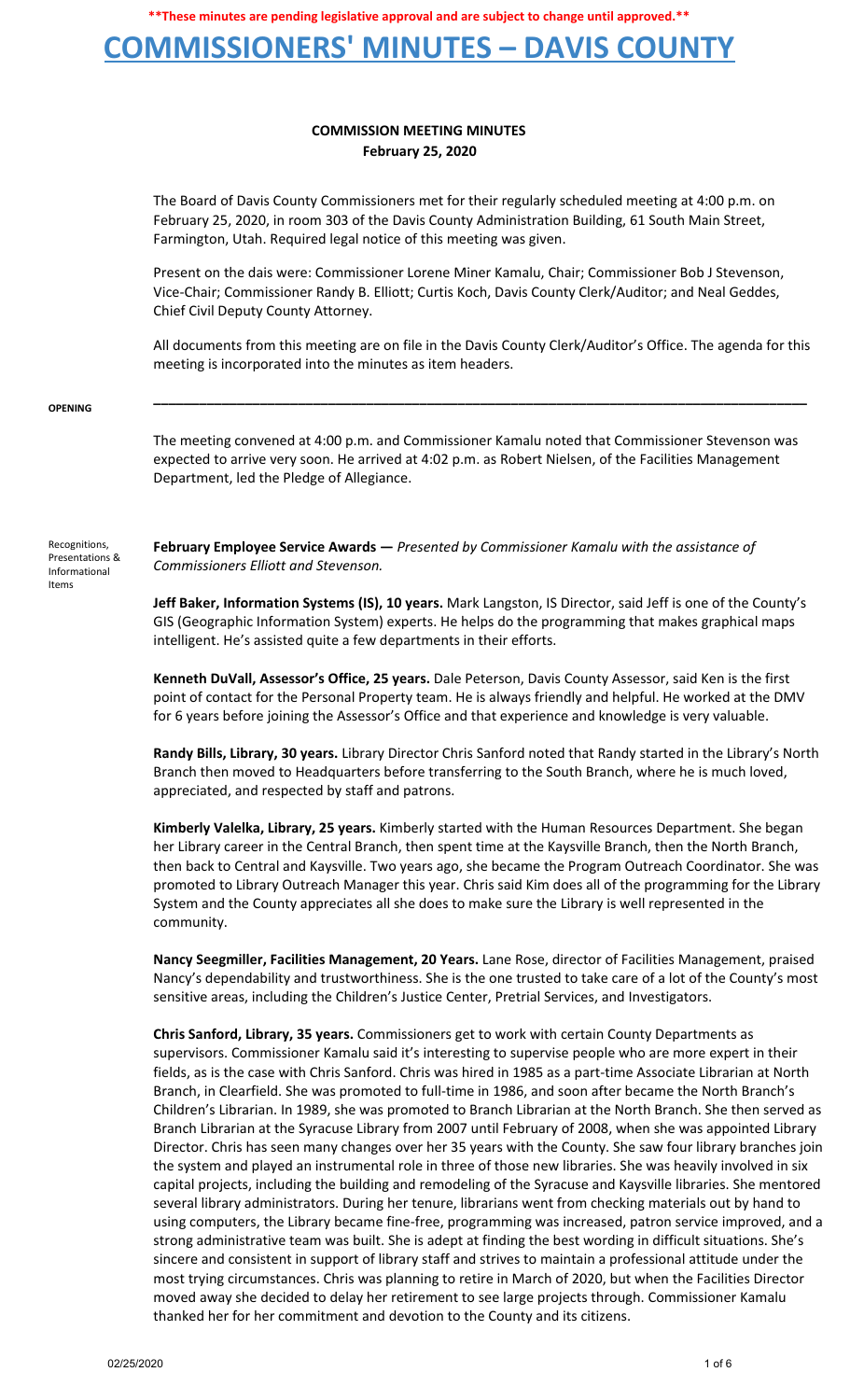## **COMMISSIONERS' MINUTES – DAVIS COUNTY**

### **Certificate of Achievement for Excellence in Financial Reporting for the Comprehensive Annual Financial Report for Fiscal Year Ended December 31, 2018 —** *Presented by Commissioner Kamalu*

Commissioner Kamalu announced that the Clerk/Auditor's Office had been awarded a Certificate of Achievement for Excellence in Financial Reporting for the Comprehensive Annual Financial Report for the Fiscal Year Ended Dec. 31, 2018. Davis County has a long history of excellence in this area.

Clerk/Auditor Curtis Koch said this is the 26th consecutive year the Clerk/Auditor's Office has earned this award from the Government Finance Officers Association. It is an indication of the spirit of transparency and full disclosure. The Clerk/Auditor's Office goes above and beyond general accounting principles of reporting so citizens can have confidence in their County government and how finances are managed.

Doug Stone, Lead External Reporting Auditor, read the first paragraph of a letter to Curtis Koch. The letter said the certificate earned is the highest form of recognition in governmental accounting and financial reporting and its attainment represents a significant accomplishment. Doug noted that only three counties in Utah apply for the program every year.

Curtis thanked the auditing team, including Doug Stone, Chief Deputy Clerk/Auditor Heidi Voordeckers, Eric Barrett, Jaclynn Brooks, Kimberley Sedgwick, Dax Teuscher, and Cindi Garrick.

### **March 3 and March 17, 2020, Davis County Commission Meetings have been cancelled** — *Presented by Commissioner Kamalu*

An announcement was made that the March 3 and March 17, 2020, Commission Meetings have been cancelled because there won't be a quorum. During one of those dates, Commissioners will be representing the County at the National Association of Counties conference in Washington, D.C.

### **Commissioners to attend Clearfield City Council Meetings —** *Presented by Commissioner Kamalu*

Commissioners will attend the Clearfield City Council's Work Session and Council Meeting this evening. Commissioners attend meetings of the 15 city councils in the County to answer questions and give support.

**\_\_\_\_\_\_\_\_\_\_\_\_\_\_\_\_\_\_\_\_\_\_\_\_\_\_\_\_\_\_\_\_\_\_\_\_\_\_\_\_\_\_\_\_\_\_\_\_\_\_\_\_\_\_\_\_\_\_\_\_\_\_\_\_\_\_\_\_\_\_\_\_\_\_\_\_\_\_\_\_\_\_\_\_\_\_\_\_**

**\_\_\_\_\_\_\_\_\_\_\_\_\_\_\_\_\_\_\_\_\_\_\_\_\_\_\_\_\_\_\_\_\_\_\_\_\_\_\_\_\_\_\_\_\_\_\_\_\_\_\_\_\_\_\_\_\_\_\_\_\_\_\_\_\_\_\_\_\_\_\_\_\_\_\_\_\_\_\_\_\_\_\_\_\_\_\_\_**

#### **PUBLIC COMMENTS**

Members of the public were invited to make comments to the Commission. No comments were made.

#### **BUSINESS/ ACTION**

Amendment #2015-330-F with Utah Attorney General's Office for Children's Justice Center (CJC) funding increase

**Amendment #2015-330-F with the Utah Attorney General's Office for a Children's Justice Center (CJC) funding increase** — *Presented by Tanya Perkins, Davis County Children's Justice Center Director*

An amendment to a contract with the Utah Attorney General's Office was introduced. The amendment is for an increase of funding to be used to purchase new recording equipment for the Children's Justice Center. The equipment will be installed on March 10. The contract period is five years, from 07/21/2015 to 06/30/2020. The receivable amount is \$22,000.

Grant Application #2020-66 to National Children's Alliance/Utah Children's Justice Center Program for State Chapter Support Grant

**Grant Application #2020-66 to the National Children's Alliance/Utah Children's Justice Center Program for a State Chapter Support Grant** — *Presented by Tanya Perkins, Davis County Children's Justice Center Director*

A grant application to the National Children's Alliance/Utah Children's Justice Center Program was presented. The grant is for State Chapter Support. The Children's Justice Center applies every year and the money is used to pay a portion of the coordinator's salary. The contract period is 01/01/2020 to 12/31/2020. The receivable amount is \$7,000.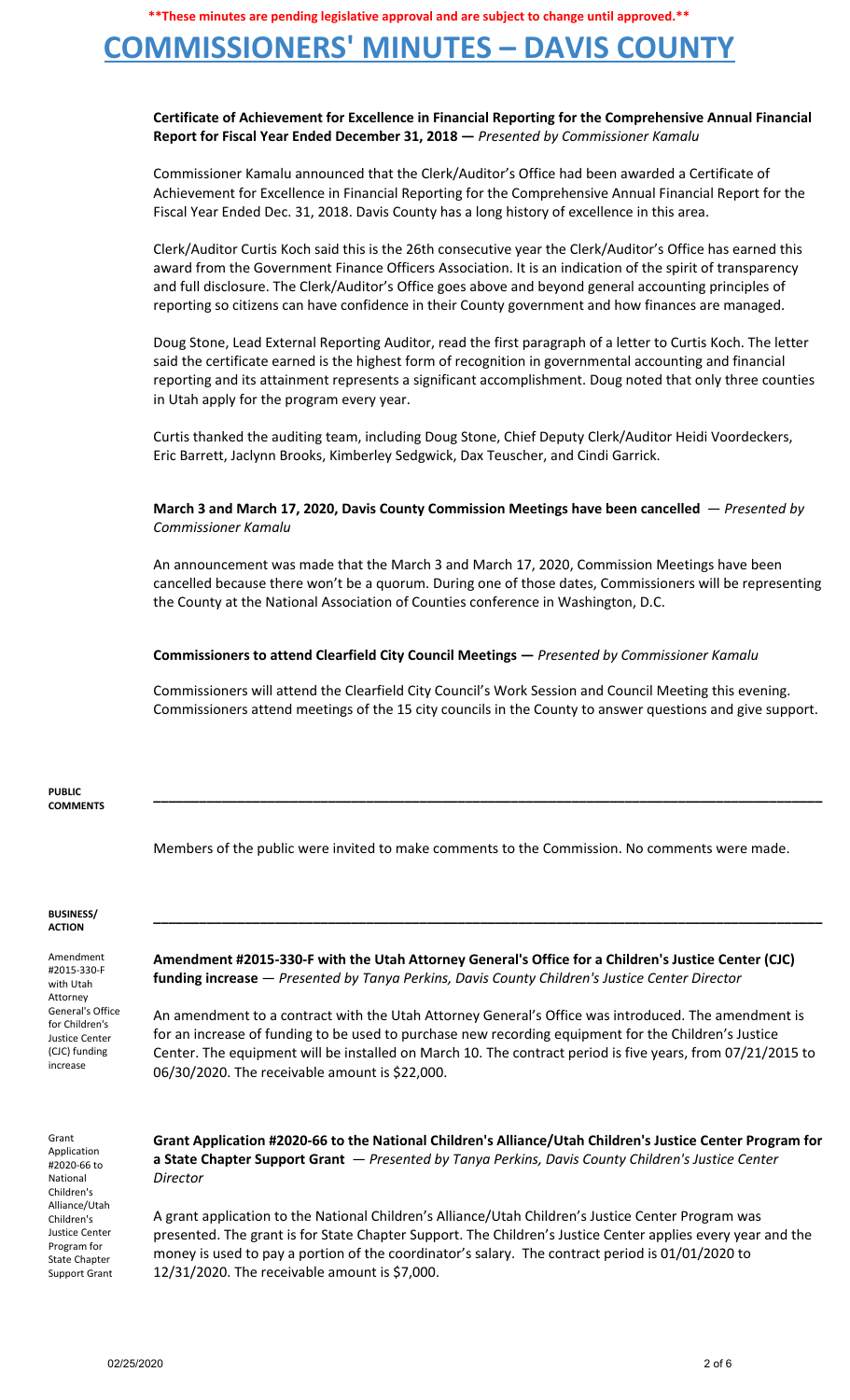## **COMMISSIONERS' MINUTES – DAVIS COUNTY**

Motion to Approve Items: Com. Stevenson Seconded: Com. Elliott All voted Aye

Agreement #2020-67 with Summit Food Services for Senior Services Meals Program **Ratification of Agreement #2020-67 with Summit Food Services for Senior Services Meals Program** — *Presented by Brian Hatch, Davis County Health Director*

Commissioners were asked to ratify an agreement with Summit Food Services to provide Meals on Wheels and communal meals at senior centers. The contract beginning date is 02/24/2020, and the ending date is dependent on the Sheriff's Office contract with Summit Food Services. The payable amount is Service dependent at \$3.20 per meal, to be paid as the service is used.

> Motion to Approve: Com. Elliott Seconded: Com. Stevenson All voted Aye

Agreement #2020-68 with Summit Food Services to provide inmate and staff food services for the Jail

**Ratification of Agreement #2020-68 with Summit Food Services to provide inmate and staff food services for the Jail** — *Presented by Chief Deputy Susan Poulsen, Davis County Sheriff's Office*

Commissioners were asked to ratify an agreement with Summit Food Services for inmate and employee meals. Discussion was had about the beginning date of the contract. The beginning date is when the last party signed the contract, 02/20/2020, and the ending date is 02/23/2025. The payable amount is a Sliding Scale based on jail population and specialty meals.

> Motion to Approve: Com. Elliott Seconded: Com. Stevenson All voted Aye

Summary List #2020-69 of rental agreement at the Legacy Events Center

**Summary List #2020-69 of rental agreements at the Legacy Events Center** — *Presented by Dave Hansen, Davis County Legacy Events Center Director*

A summary list of rental agreements at the Legacy Events Center was introduced. The 22 agreements include space rentals for horse shows, dog shows, RVs, and a poultry show. The contract period is 02/14/2020 to 11/15/2020. The receivable amount is \$10,591.06.

> Motion to Approve: Com. Elliott Seconded: Com. Stevenson All voted Aye

Agreement #2020-70 with Comcast Cable Communication Management, LLC for Davis Behavioral Health's communication line

**Agreement #2020-70 with Comcast Cable Communication Management, LLC for Davis Behavioral Health's communication line to Work Center** — *Presented by Mark Langston, Davis County Information Systems Director*

An agreement with Comcast Cable Communication Management was presented. The agreement is for permission to allow Comcast to pull cable for internet service into the Justice Center for Davis Behavioral Health to support their new Receiving Center program. [The contract begins 02/25/2020.]

> Motion to Approve: Com. Elliott Seconded: Com. Stevenson All voted Aye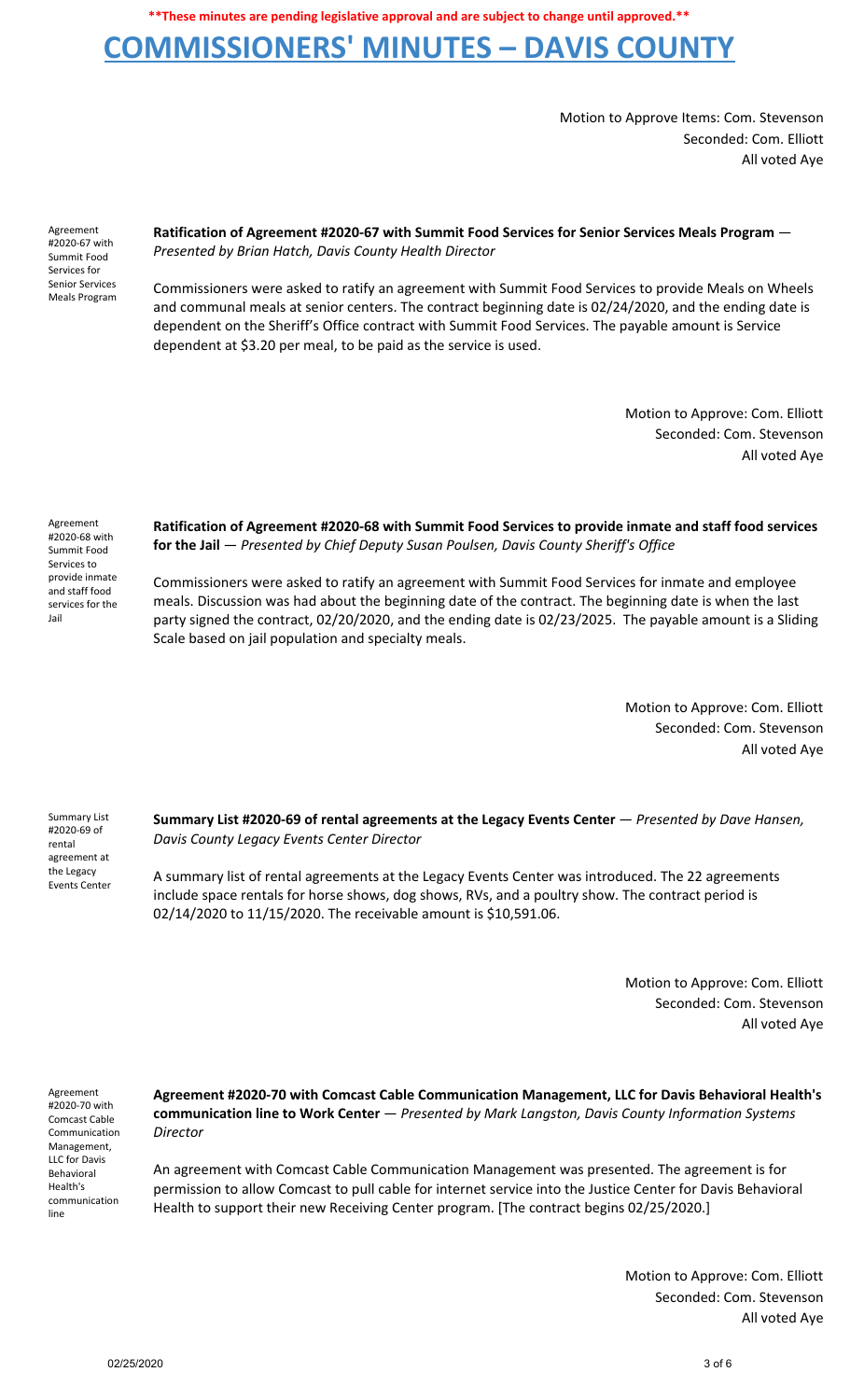# **COMMISSIONERS' MINUTES – DAVIS COUNTY**

Conditional Use and/or Site Development Application #2020-71 to Farmington City for the Memorial Courthouse Renovation

**Conditional Use and/or Site Development Application #2020-71 to Farmington City for the Memorial Courthouse Renovation** — *Presented by Lane Rose, Davis County Facilities Director*

A Conditional Use and/or Site Development Application to Farmington City was presented for the Davis County Memorial Courthouse Renovation. The contract period begins 02/25/2020. The payable amount is \$650.

> Motion to Approve: Com. Elliott Seconded: Com. Stevenson All voted Aye

Amendment #2019-357-A to Subrecipient Grant Agreement with Davis **Community** Housing Authority for 2019-20 Program Year

**Amendment #2019-357-A to Subrecipient Grant Agreement with Davis Community Housing Authority for the 2019-20 Program Year for a Down Payment Assistance Program** — *Presented by Stephen Lyon, Davis County Grants Administrator*

An amendment to a contract with Davis Community Housing Authority for the 2019 Community Development Block Grant was presented. The County had some funds that were returned to HUD and have now been repurposed back into housing. The amendment adds \$30,000 for a down payment assistance program that gives grants to low income persons seeking to buy a home. The amendment does not change the contract dates of 07/01/2019 to 06/30/2020, but it changes the contract amount to \$75,000.

> Motion to Approve: Com. Stevenson Seconded: Com. Elliott All voted Aye

Commissioner Elliott moved to recess to the Board of Equalization. Commissioner Stevenson seconded the motion. All voted Aye.

**\_\_\_\_\_\_\_\_\_\_\_\_\_\_\_\_\_\_\_\_\_\_\_\_\_\_\_\_\_\_\_\_\_\_\_\_\_\_\_\_\_\_\_\_\_\_\_\_\_\_\_\_\_\_\_\_\_\_\_\_\_\_\_\_\_\_\_\_\_\_\_\_\_\_\_\_\_\_\_\_\_\_\_\_\_\_\_\_**

**BOARD OF EQUALIZATION**

Property Tax Register Property Tax Register matters were presented by Curtis Koch, Davis County Clerk/Auditor.

> Commissioners were asked to consider, under Auditor's Adjustments, six Veteran Tax Abatement Exemptions for the year 2019.

> > Motion to Approve: Com. Elliott Seconded: Com. Stevenson All voted Aye

Commissioner Elliott moved to reconvene Commission Meeting. Commissioner Stevenson seconded the motion. All voted Aye.

**\_\_\_\_\_\_\_\_\_\_\_\_\_\_\_\_\_\_\_\_\_\_\_\_\_\_\_\_\_\_\_\_\_\_\_\_\_\_\_\_\_\_\_\_\_\_\_\_\_\_\_\_\_\_\_\_\_\_\_\_\_\_\_\_\_\_\_\_\_\_\_\_\_\_\_\_\_\_\_\_\_\_\_\_\_\_\_\_**

**CONSENT ITEMS**

Check Registers **Check Registers**

Check Registers were approved.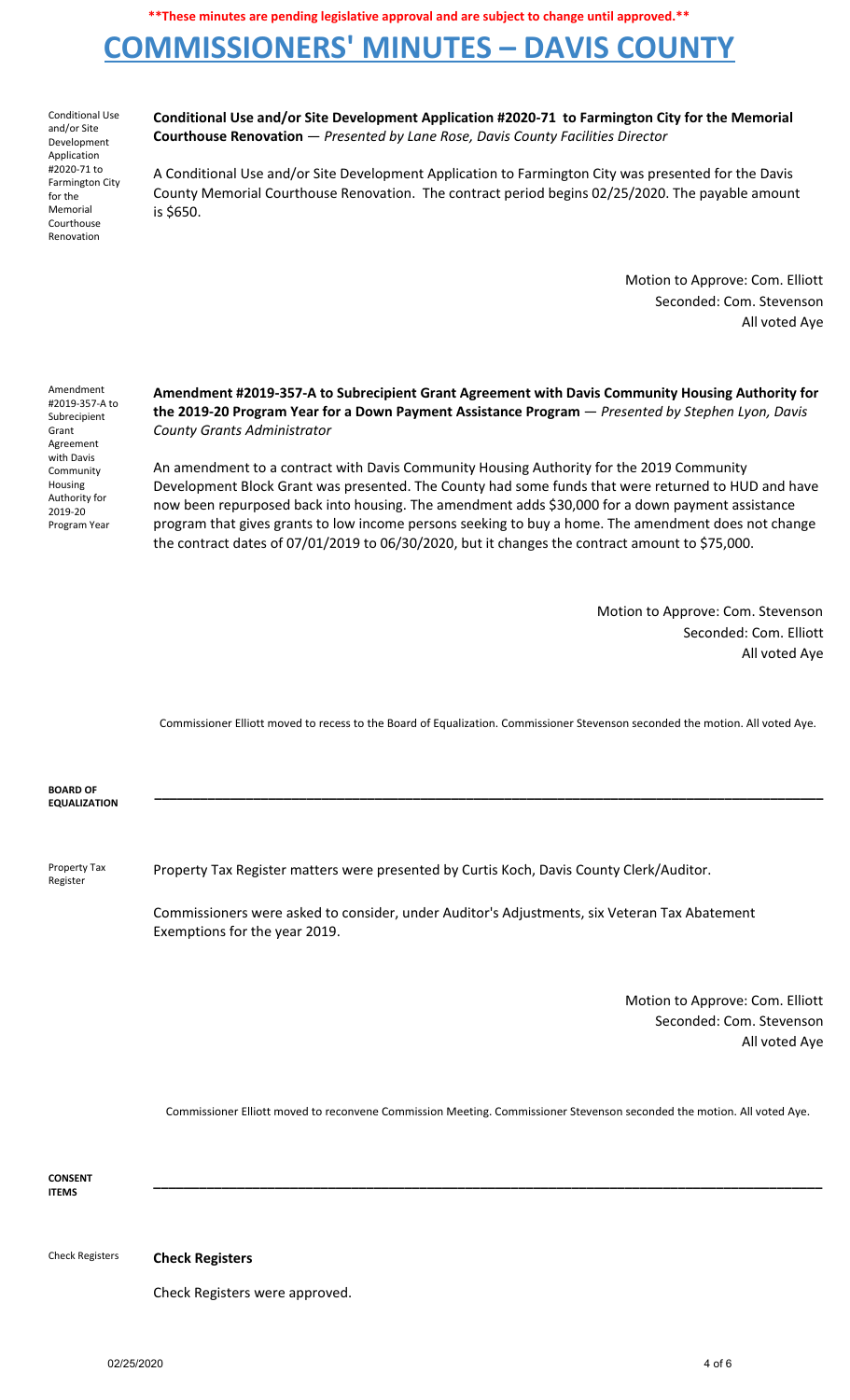## **COMMISSIONERS' MINUTES – DAVIS COUNTY**

Motion to Approve: Com. Stevenson Seconded: Com. Elliott All voted Aye

Commission Meeting Minutes

#### **Meeting Minutes**

Meeting Minutes for February 4, 2020, were presented for approval.

Motion to Approve: Com. Stevenson Seconded: Com. Elliott All voted Aye

#### **COMMISSION COMMENTS**

Commissioner Elliott

**Commissioner Elliott** said there is always a lot on the Commission's calendar. He's currently focused on inviting the County's 15 City Councils to walk through the Animal Care facility. The County is looking at building a new shelter at some time down the road and Commissioners want community buy-in.

**\_\_\_\_\_\_\_\_\_\_\_\_\_\_\_\_\_\_\_\_\_\_\_\_\_\_\_\_\_\_\_\_\_\_\_\_\_\_\_\_\_\_\_\_\_\_\_\_\_\_\_\_\_\_\_\_\_\_\_\_\_\_\_\_\_\_\_\_\_\_\_\_\_\_\_\_\_\_\_\_\_\_\_\_\_\_\_\_**

Last week, Commissioner Elliott attended a weed conference in Ogden [the Utah Weed Control Association 2020 Conference], for weed board supervisors from across the State. There were about 200-plus people from the Forest Service, Counties, the State, and public works and other directors. The Utah Department of Agriculture highlighted a project they did with the Davis Conservation District to remove Russian olive trees in west Farmington. The partnership was between Davis County Public Works, Weber Basin and Weed Control agencies. Attendees were amazed that Davis County Commissioners work with weed boards and Conservation Districts and reached out to Commissioner Elliott to see how to get similar cooperation. He told them to invite commissioners to meetings and show them the problems they have. Weber Basin, Davis County, and the Conservation Districts all work together in public works so progress has been made in the County to control nuisance weeds.

Senator Lee was in town last week. Commissioner Elliott said it was a good opportunity to talk with him about Hill Air Force Base funding. The Senator explained why he votes "No" on some bills and how he is working behind the scenes for funding. Senator Lee also did a Town Hall in Davis County.

**Commissioner Kamalu** invited other comments from the dais.

Clerk/Auditor **Curtis Koch** noted that it was the last day to request a ballot or to register in advance of Super Tuesday. He encouraged everyone who has received a ballot to avoid lines by dropping it in the mail by Friday [Feb. 28] to ensure the postmark is on it and the ballot can be counted. Early voting is available through Friday and the County would love to see more people do that so there is less demand on the polls on Tuesday.

Commissioner Kamalu **Commissioner Kamalu** noted that the Clerk's Office has been busy and said it's a good sign for the election. The Clerks have done all they can to help voters.

> Commissioner Kamalu recently attended the annual Skyhawk Shake at Lincoln Elementary, in Layton, an event shared with her by Commissioner Stevenson. Elementary students are being taught, starting in third grade, to look people in the eye, offer their hand and shake with a firm grip, to have conversations — even with adults, and to be able to present themselves with grace and dignity even at that young age. It was pretty impressive. In today's tech age, it's important to teach social graces, she said.

> The Davis County Chamber of Commerce recently hosted the Athena event to recognize a woman in the community who does a lot in business while contributing to the community, helping other women have opportunities, and furthering selfless interests. The honoree was Sandi Hendry, who started Minky Couture. Commissioner Kamalu said Ms. Hendry has overcome challenges while growing her business, which is still based in Layton. The original people are still with the company and having higher–level careers.

The Farm Bureau had their annual banquet this week. It is one of the Commissioners' favorite events to support. It's a great organization that is supportive and watchful over agricultural issues so people can still